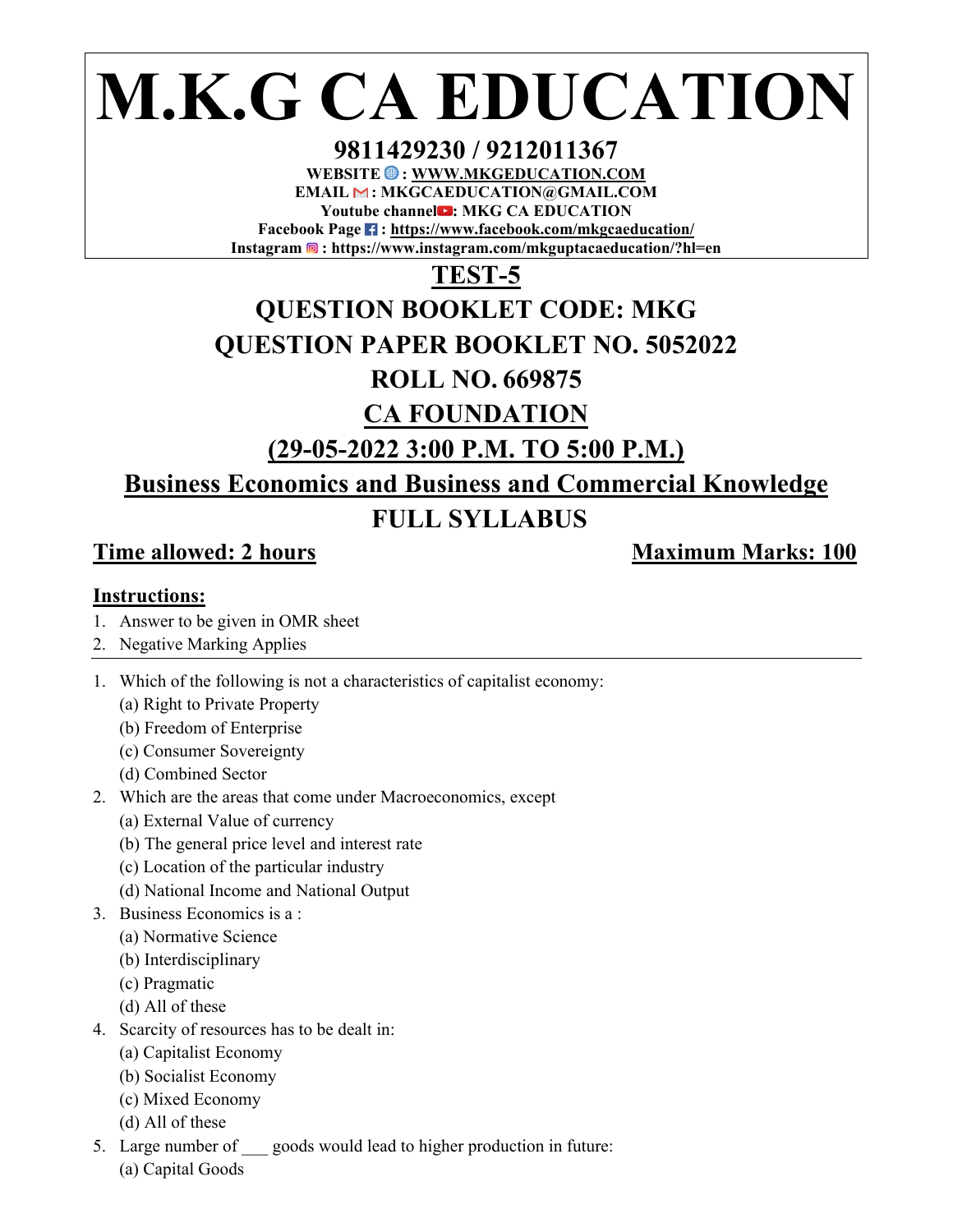- (b) Public Goods
- (c) Consumer Goods
- (d) None of these
- 6. In case of Interior goods:
	- (a) Income effect and substitution effect work in same direction.
	- (b) Income effect are substitution effect work in opposite direction
	- (c) Either (a) or (b)
	- (d) None of these
- 7. Rationale of the law of demand is:
	- (a) Price effect of a fall in price
	- (b) Different uses
	- (c) Arrival of new consumers
	- (d) All of these
- 8. The cross elasticity between two substitute goods will be:
	- (a) Positive
	- (b) Negative
	- (c) Either (a) or (b)
	- (d) None of these
- 9. Demand for complementary goods are:
	- (a) Derived Demand
	- (b) Autonomous demand
	- (c) Aggregate Demand
	- (d) None of these
- 10. Methods of demand forecasting are:
	- (a) Survey of Buyer's intension
	- (b) Collective opinion Method
	- (c) Both (a) and (b)
	- (d) None of these
- 11. A Vertical supply curve parallel to Y axis implies that the elasticity of supply is:
	- (a) Infinity
	- (b) Equal to One
	- (c) Zero
	- (d) Greater than one but less than Infinity
- 12. When total demand for a commodity whose price has fallen increases it is due to:
	- (a) Price effect
	- (b) Income effect
	- (c) Substitution effect
	- (d) Complementary effect
- 13. If the quantity supplied is exactly equal to the relative change in price then the elasticity of supply is:
	- (a) Greater than one
	- (b) Less than one
	- (c) One
	- (d) None of these
- 14. Production is the organized activity of transforming resource into finished products in the form of goods and services and the objective of production is to satisfy the demand of such transformed resources:
	- (a) Jamed Bates and J.R Pretension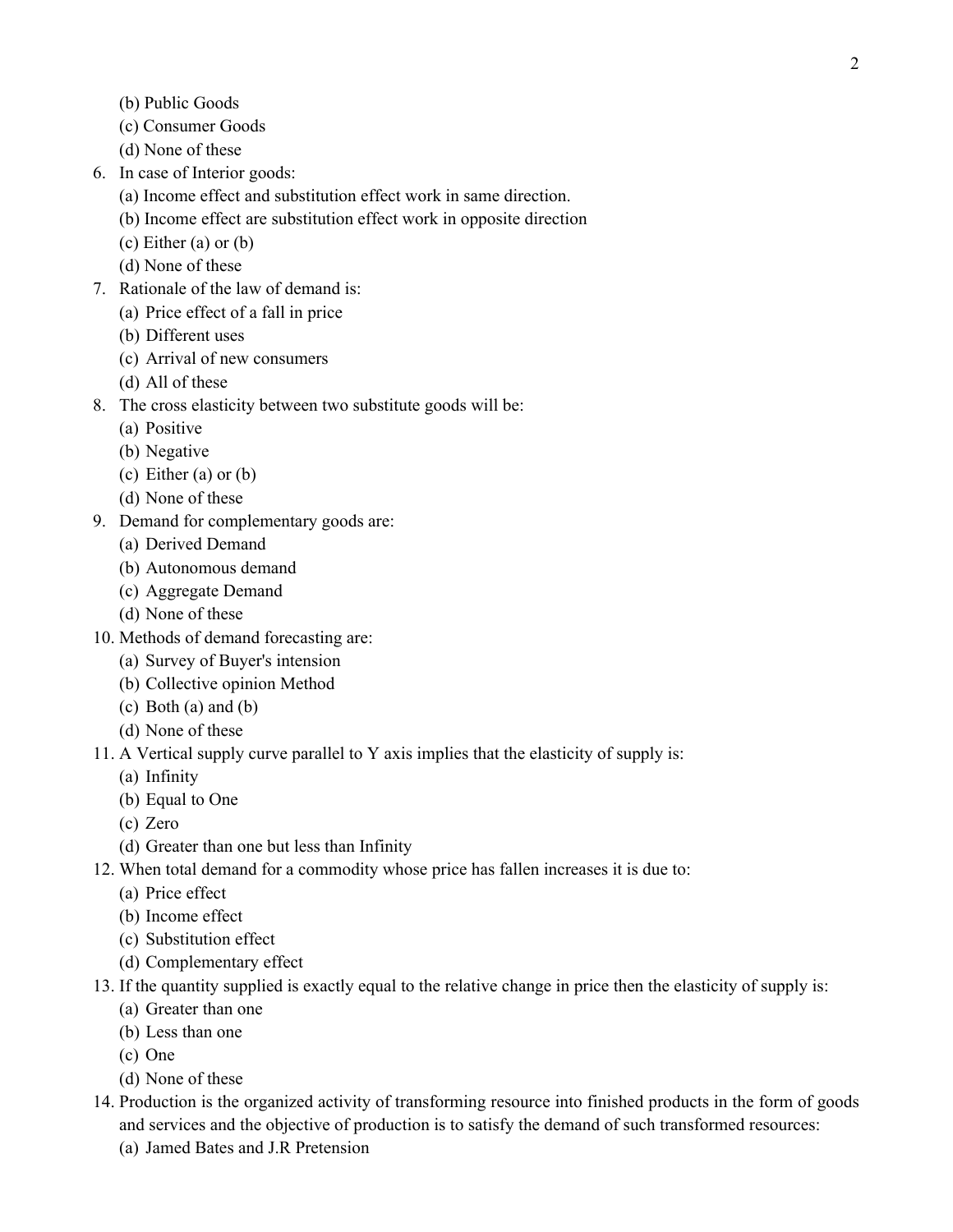- (b) Malthus
- (c) Walras
- (d) Lipsey
- 15. What are the assumptions of Production Function:
	- (a) Relationship between inputs and output exists for a specific period of time.
	- (b) There is a given 'state of the art' in the production technology.
	- (c) Both (a) and (b)
	- (d) None of these
- 16. Envelope curve is also called:
	- (a) Long Run Average Cost curve
	- (b) Short Run Average Cost curve
	- (c) Average Fixed Cost
	- (d) None of these
- 17. Diminishing marginal returns inputs:
	- (a) Increasing Marginal Costs
	- (b) Decreasing Marginal Costs
	- (c) Decreasing Average Variable Costs
	- (d) None of these
- 18. Entrepreneur has its most important function as  $\frac{1}{2}$ 
	- (a) Bear the sense of responsibility
	- (b) Earn profit
	- (c) Innovate
	- (d) None of these
- 19. Elasticity of substitution in Cobb-Douglas Function is:
	- (a) Less than 1
	- (b) Equal to 1
	- (c) More than 1
	- (d) Infinity
- 20. Perfect Competition is closely represented by:
	- (a) Stock Market
	- (b) Wheat Market
	- (c) Soft Drinks Market
	- (d) None of these
- 21. The budget line is also known as:
	- (a) Production Possibility Curve
	- (b) Consumption Possibility Curve
	- (c) ISO Utility Curve
	- (d) None of these
- 22. When will a firm decides to exit the industry:
	- (a) Total cost starts rising
	- (b) Marginal cost starts rising
	- (c) Average cost starts rising
	- (d) Price is less than LAC
- 23. The Average Product of labour is maximized when marginal product of labour:
	- (a) Equals Zero
	- (b) Is maximized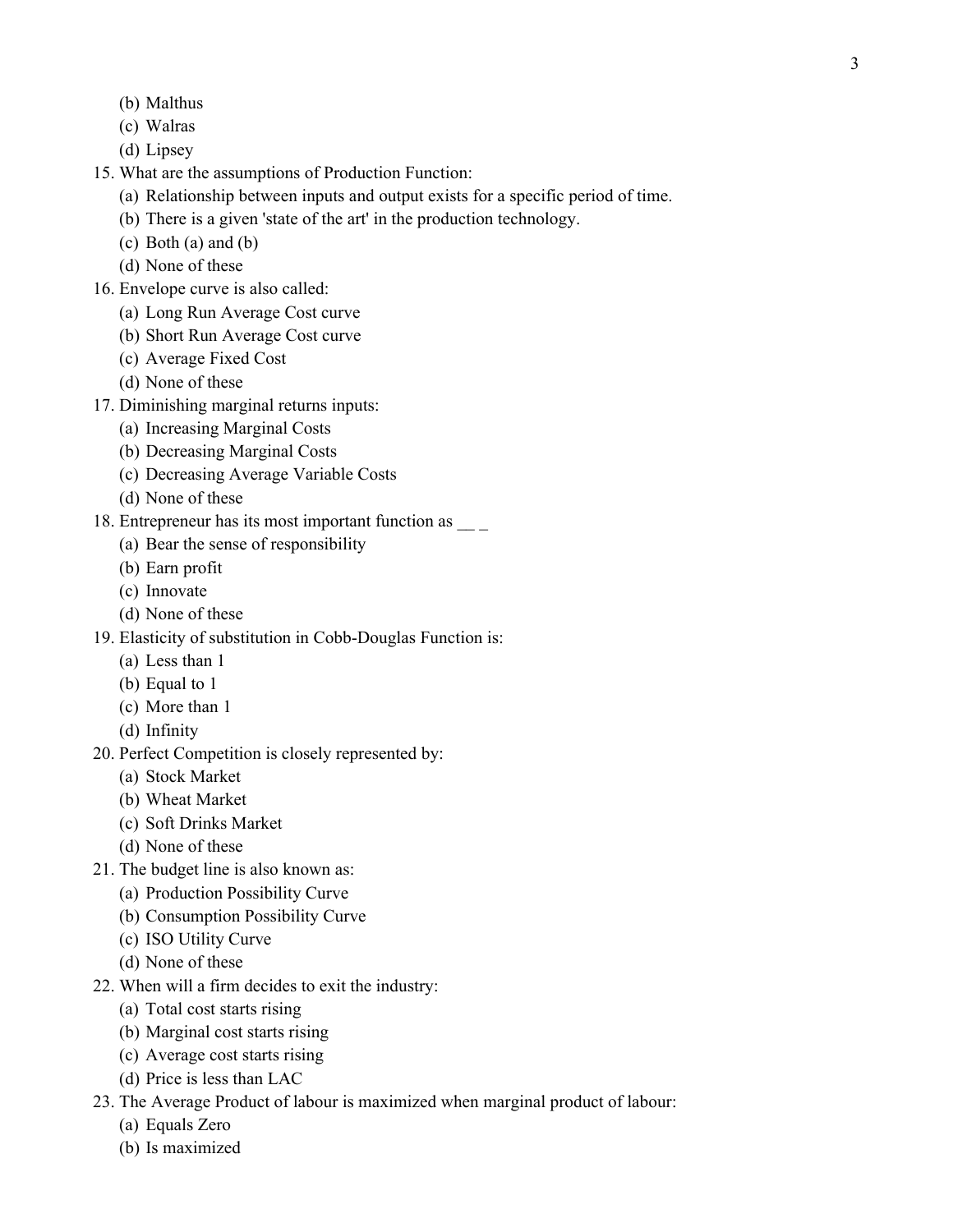- (c) Equal the average product of labour
- (d) None of those
- 24. If  $e < 1$  the marginal revenue will be:
	- (a) Positive
	- (b) Negative
	- (c) Zero
	- (d) None of these
- 25. If  $ATC > AR$  the monopolist will be incurring
	- (a) Losses
	- (b) Profit
	- (c) Neutral
	- (d) None of these
- 26. Electricity Companies sells electricity at a cheaper rate in rural areas than for industrial use due to :
	- (a) Price Discrimination
	- (b) Perfect Competition
	- (c) Monopolistic Competition
	- (d) None of these
- 27. Pears, Liril & Dove are example of
	- (a) Perfect Competition
	- (b) Monopoly
	- (c) Monopolistic Competition
	- (d) None of these
- 28. Which of the following is not the characteristic of Oligopoly market:
	- (a) Strategic Independence
	- (b) Importance of advertising and selling cost
	- (c) Group behaviour
	- (d) Regional Market
- 29. The elements of market are, except:
	- (a) Buyers and Sellers
	- (b) A Product or Service
	- (c) Geographical Area
	- (d) Bargaining for a price
- 30. U-Shaped Cost Curve is never represented as:
	- (a) Average Fixed Cost Curve
	- (b) Marginal Cost Curve
	- (c) Average Cost Curve
	- (d) Average Variable Cost Curve
- 31. For a Price taking firm:
	- (a) Marginal revenue is less than Price
	- (b) Marginal revenue is equal to Price
	- (c) The relationship between behavior marginal revenue and Price is indeterminate
	- (d) Marginal revenue is greater than price
- 32. Monopolist charges different price for his commodity in discriminating monopoly implies:
	- (a) At different places
	- (b) For different uses
	- (c) From different group of consumers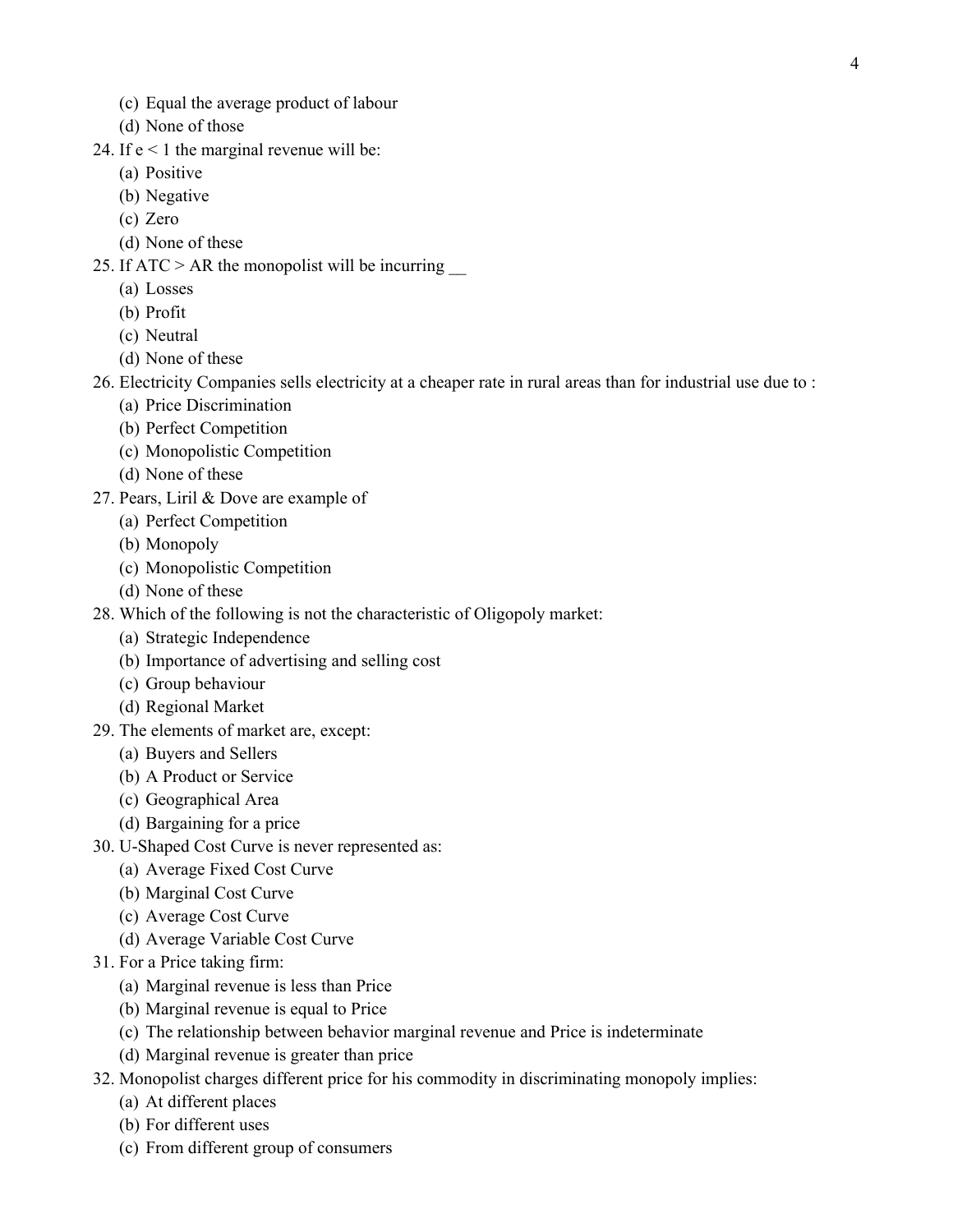- (d) Any of the above
- 33. Full capacity is utilized only when there is:
	- (a) Perfect Competition
	- (b) Monopoly
	- (c) Monopolistic Competition
	- (d) Price discrimination
- 34. Coincident indicator is not indicated as:
	- (a) Inflation
	- (b) Industrial Production
	- (c) Retail Sales
	- (d) New order for Plant and equipment
- 35. Which of the following is not an external cause of Business Cycle:
	- (a) Technology Shock
	- (b) Fluctuations in Investment
	- (c) Natural Factors
	- (d) Population Growth
- 36. According to whom fluctuations in economic activities are due to fluctuations in aggregate effective demand:
	- (a) Schumpeter
	- (b) Pigou
	- (c) Keynes
	- (d) Hawtrey
- 37. Collectively peaks and troughs together is known as:
	- (a) Turning Points
	- (b) Contraction
	- (c) Expansion
	- (d) A trough
- 38. Variables that change before the real output changes are called:
	- (a) Lagging indicator
	- (b) Leading Indicator
	- (c) Concurrent Indicator
	- (d) None of these
- 39. 'Competition among the few' is also referred as:
	- (a) Oligopoly
	- (b) Monopoly
	- (c) Monopolistic Competition
	- (d) None of these
- 40. The slope of budget line is:
	- (a) Px/Py
	- (b) Py/Px
	- (c) Px.Py
	- (d) None of these
- 41. Indifference Curve analysis is superior to utility analysis:
	- (a) It dispenses with the assumption of measurability
	- (b) It segregates income effect and substitution effect
	- (c) It does not assume constancy of marginal utility of money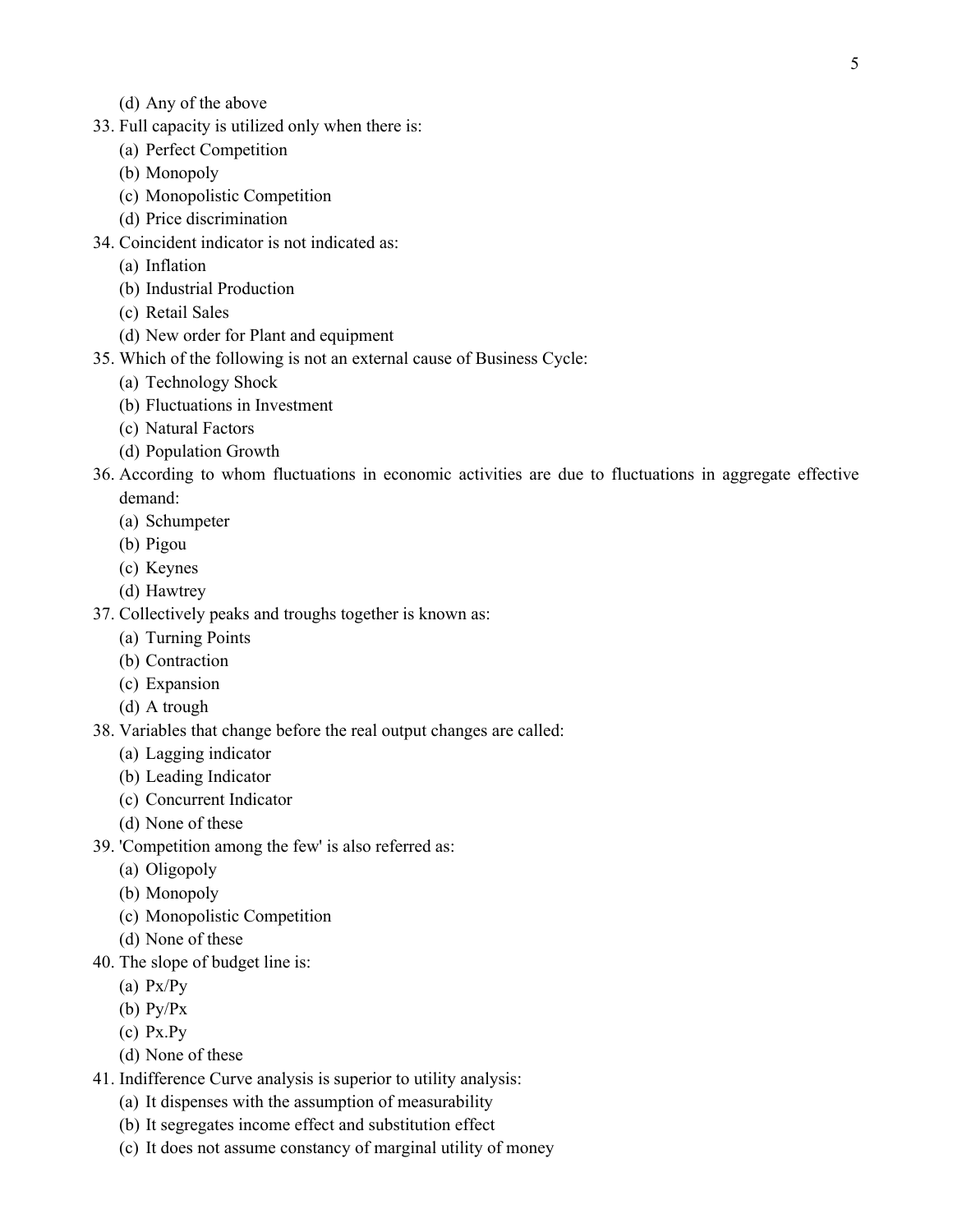- (d) All of the above
- 42. The shape of the cost curve depends upon:
	- (a) Cost function
	- (b) Factor of Production
	- (c) Outlay
	- (d) None of these
- 43. Allocation of resources is dealt in:
	- (a) Macro Economics
	- (b) Micro Economics
	- (c) Public Finance
	- (d) None of these
- 44. All Giffen goods are:
	- (a) Inferior goods
	- (b) Non-Inferior goods
	- (c) Normal Goods
	- (d) None of these
- 45. For substitute products the demand is:
	- (a) Downward sloping
	- (b) Horizontal
	- (c) Upward Sloping
	- (d) None of these
- 46. Delphi technique was developed by:
	- (a) Robinson
	- (b) Olaf Helmer
	- (c) Amartya Sen
	- (d) None of these
- 47. Indifference Curve analysis of demand is based on:
	- (a) Cardinal Utility approach
	- (b) Marginal Utility approach
	- (c) Ordinal Utility approach
	- (d) None of these
- 48. The product under Pure Monopoly is:
	- (a) Homogenous
	- (b) Differentiated
	- (c) Unrelated
	- (d) None of these
- 49. Perfectly Competitive firm and industry are both in long run equilibrium when:
	- (a)  $P = MR = SMC = LMC$
	- (b)  $P = MR = L$ owest point on the LAC
	- (c)  $P = MR = SAC = LAC$
	- (d) All of the above
- 50. When  $\alpha = 3/5$  and  $\beta = 2/5$  the return to scale for Cobb Douglas Production function are:
	- (a) Increasing
	- (d) Decreasing
	- (c) Constant
	- (d) First decreasing and then increasing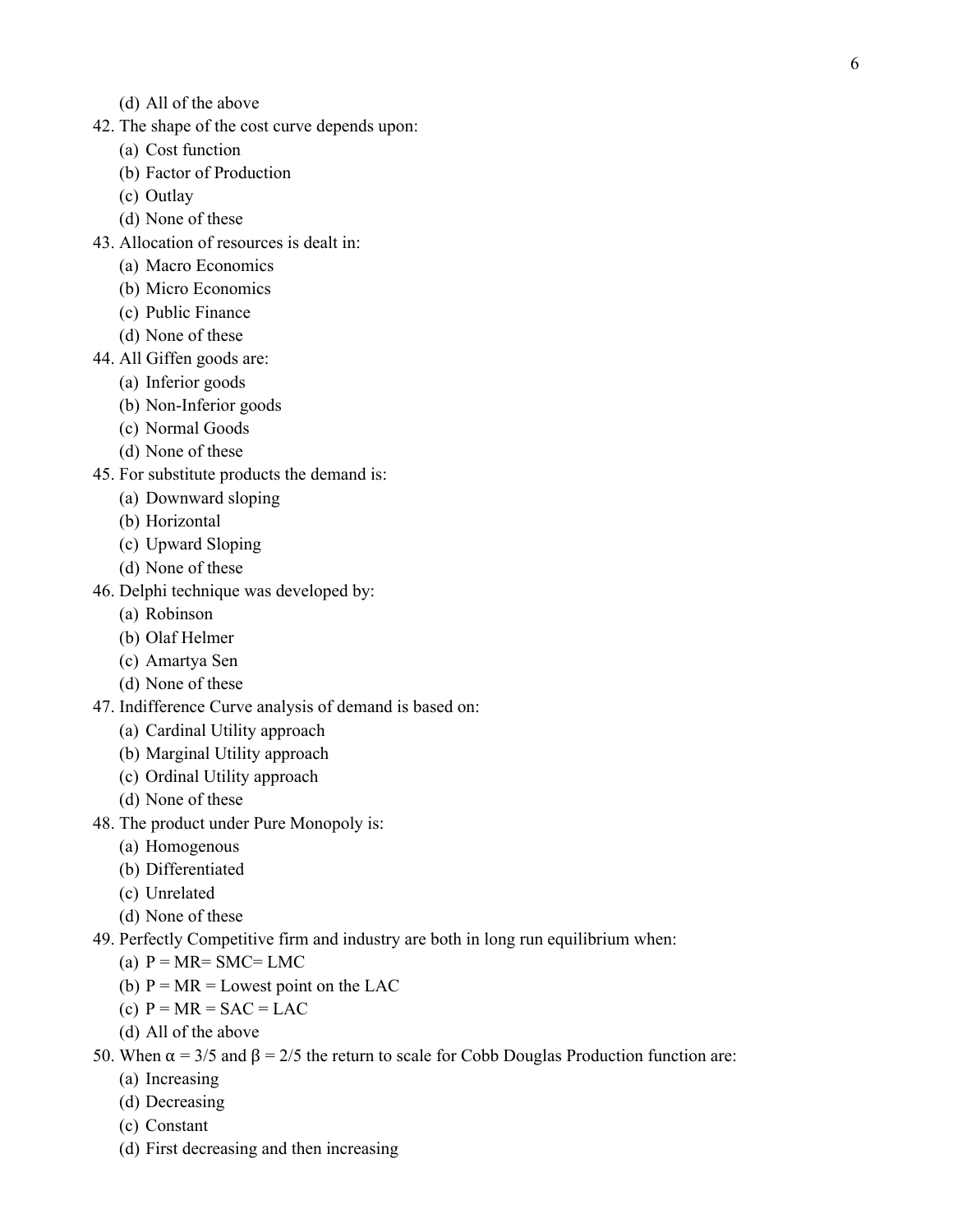- 51. A market refers to
	- (a) Meeting place of buyer and seller
	- (b) Does not necessarily refer to meeting place between buyer and seller
	- (c) Extends over a city
	- (d) Extends over the entire nation.
- 52. An economic profit is earned by a perfectly competitive firm when:
	- (a)  $MR < MC$
	- (b)  $P < ATC$
	- (c)  $P > AVC$
	- $(d)$  P>ATC
- 53. When the output increased by more than double if firm doubles it input is known as:
	- (a) Constant return to scale
	- (b) Economies to scale
	- (c) Diseconomies of scale
	- (d) Violation of the law of diminishing return
- 54. In Oligopoly the firms may collude in order to:
	- (a) Increase Competition
	- (b) Prisoner dilema for buyers
	- (c) To raise the price of the good they offer
	- (d) None of these
- 55. In which of the market firm price discrimination cannot persist:
	- (a) Monopoly
	- (b) Oligopoly
	- (c) Monopolistic Competition
	- (d) Perfect Competition
- 56. Short run production function is explained by:
	- (a) Returns to scale
	- (b) Law of variable proportion
	- (c) Law of demand
	- (d) None of these
- 57. In monopoly and monopolistic Competition:
	- (a) Average Revenue > Marginal Revenue
	- (b) Average Revenue < Marginal Revenue
	- (c) Average Revenue = Marginal Revenue
	- (d) None of these
- 58. Factor of Production which is active:
	- (a) Labour
	- (b) Land
	- (c) Capital
	- (d) None of these
- 59. How to Produce is related to:
	- (a) Product's Choice
	- (b) Choice of technique
	- (c) Either (a) or (b)
	- (d) None of these
- 60. Economy's historical performance was reflected by: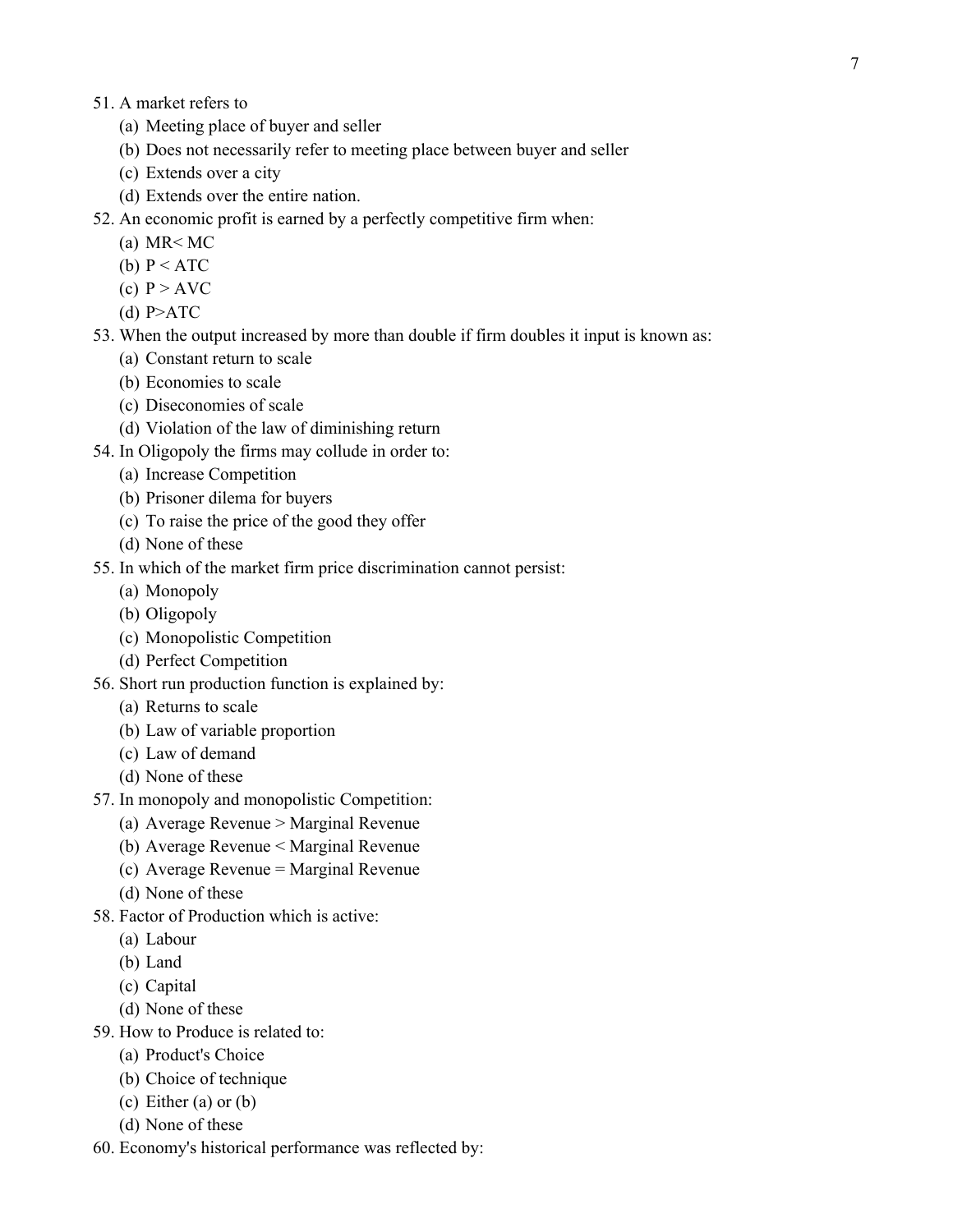- (a) Lagging indicating
- (b) Leading indicating
- (c) Either (a) or (b)
- (d) None of these
- 61. Which of the following is not a feature of Private Company?
	- (a) There are no restrictions on transfer of shares
	- (b) Minimum number of directors are 2
	- (c) Private companies are exempted from deputing various committees of Board of Directors
	- (d) It can start business upon incorporation.
- 62. A strategic response where businesses are very passive in their behaviour is called as-
	- (a) Least Resistance
	- (b) Proceed with caution
	- (c) Dynamic response
	- (d) Strategic action
- 63. Where is the India's only port-led multi-product SEZ?
	- (a) Kochi
	- (b) Mumbai
	- (c) Surat
	- (d) Mundra
- 64. Which of the following is one of the most significant macro policy indicators that impact business?
	- (a) Trade policy
	- (b) International trade
	- (c) Tax rates
	- (d) Rural policy
- 65. RBI's role does not include-
	- (a) Friend, Philosopher and Guide to Government
	- (b) Maintain legal stability
	- (c) Regulate inflation
	- (d) Guide all commercial banks
- 66. Dividing consumer into groups based on different consumer characteristics, to deliver specially designed advertisements that meet these characteristics as closely as possible, is known as-
	- (a) Mass marketing
	- (b) Market targeting
	- (c) Market segmentation
	- (d) Marketing plan
- 67. Which of the following is not a stakeholder for a business?
	- (a) Customer
	- (b) Promoter
	- (c) Competitor
	- (d) Government
- 68. Atmanirbhar Bharat is a competition for Global companies in India, this defines which characteristic of the business environment?
	- (a) Far-reaching impact
	- (b) Complex
	- (c) Multi-faceted
	- (d) Dynamic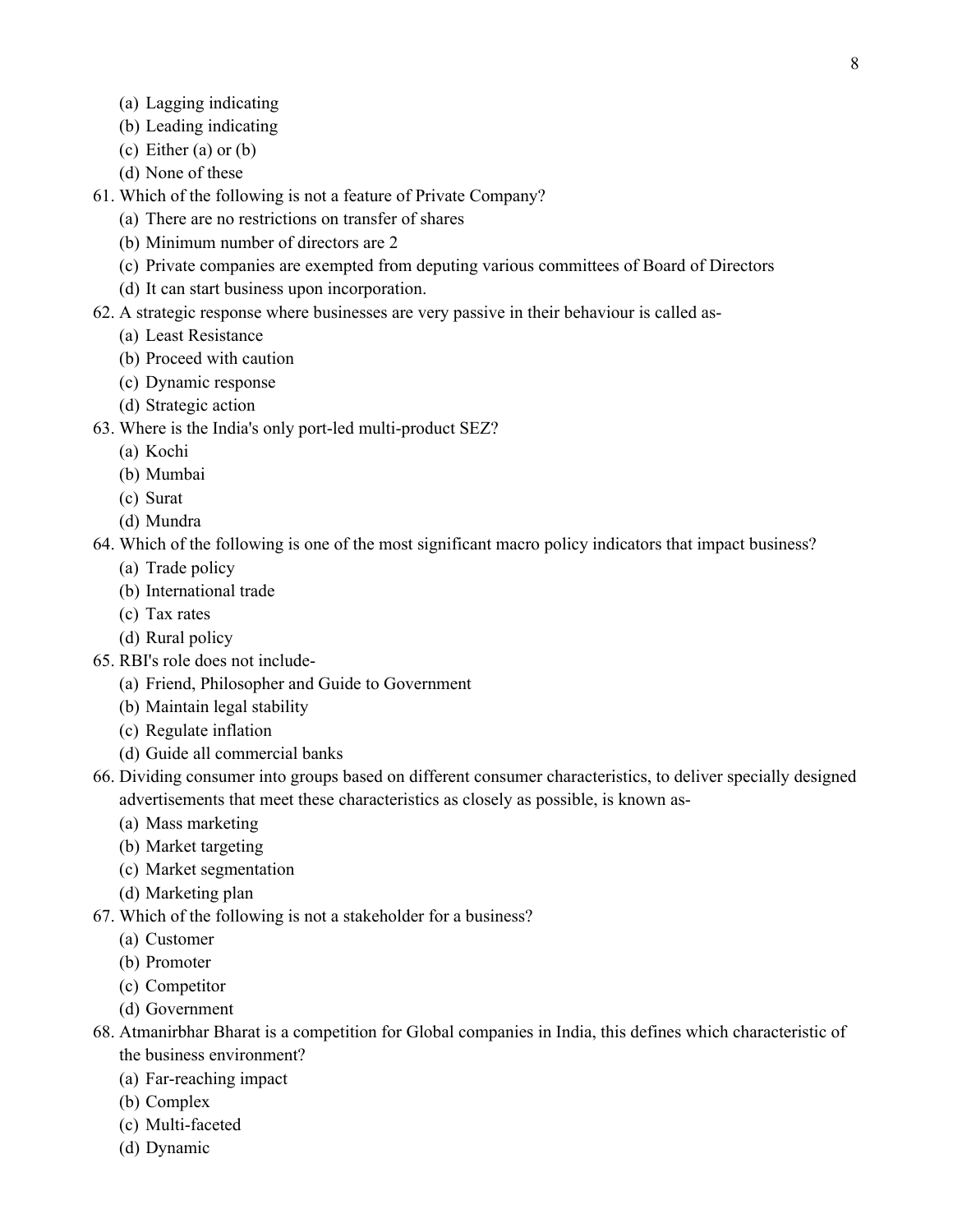- 69. 'Hunger to win customers for life' is the mission of which of the following company?
	- (a) Adani Ports and Special Economic Zones Limited
	- (b) Asian Paints
	- (c) Bharti Airtel Limited
	- (d) Cipla Limited
- 70. FDI is prohibited in which of the following sectors?
	- (a) Retail
	- (b) E-Commerce
	- (c) Education
	- (d) Chit Fund
- 71. Who from the following helps a budding business to quickly launch a product and put it in the first lane of commercial success?
	- (a) Business incubator
	- (b) Freight forward
	- (c) Business accelerator
	- (d) Merchandiser
- 72. Rates of interest that can be changed contractually by the lender are called-
	- (a) Spot Rates
	- (b) Administered rates
	- (c) Swap rates
	- (d) Repo rates
- 73. Human activities distinguishable by presence of the livelihood motives are known as:
	- (a) Economic activities
	- (b) Non-economic activities
	- (c) Emotion al activities
	- (d) Sentimental activities
- 74. Insufficient capital for Research and Development is?
	- (a) Strength
	- (b) Threat
	- (c) Weakness
	- (d) Opportunity
- 75. Financial analysts are also called among which of the following?
	- (a) Management consultants
	- (b) Mutual fund analysts
	- (c) Financial guru
	- (d) Security analysts
- 76. Prohibition of crackers in Delhi by the state government is a type of?
	- (a) Protective
	- (b) Regulatory
	- (c) Restrictive
	- (d) Facilitating
- 77. MRTP Act, 1969 stands repealed with the enforcement of the following Act:
	- (a) Foreign Exchange Regulation Act, 1973
	- (b) Foreign Exchange Management Act, 1999
	- (c) Competition Act, 2002
	- (d) IRDAI Act, 1999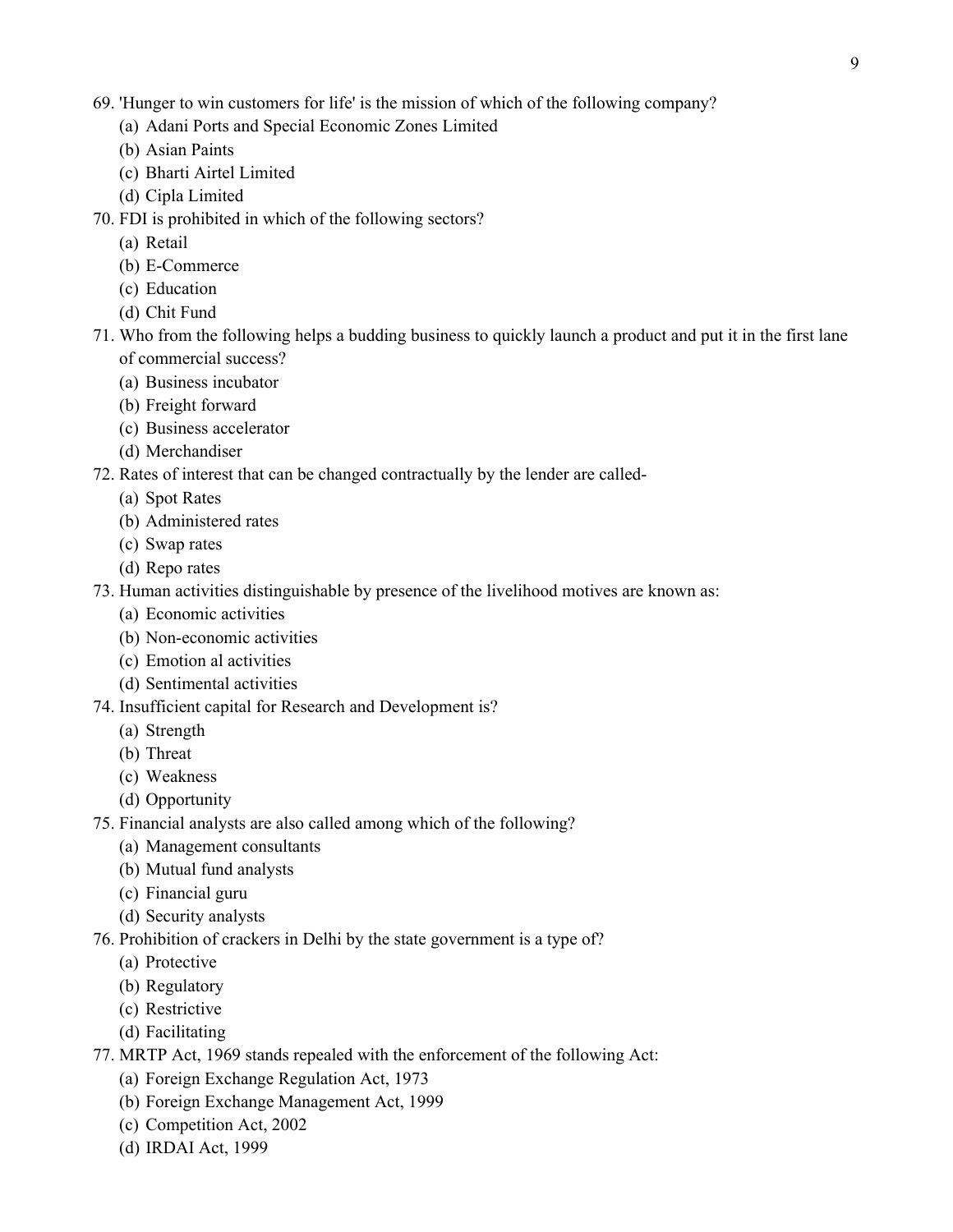- 78. Process of evaluating each market segment and selective the most attractive one to enter into is called?
	- (a) Marketing
	- (b) Marketing mix
	- (c) Mass marketing
	- (d) Market targeting
- 79. Nomadic humans bringing their hunt and getting rice in return can be called as?
	- (a) Non-economic activity
	- (b) Sustainable practice of trade
	- (c) Social entrepreneurship
	- (d) Economic activity
- 80. The event of conducting Common-Wealth Games in India is an example of the following element of macro environment:
	- (a) Political-legal environment
	- (b) Socio-cultural environment
	- (c) Technological environment
	- (d) Global environment
- 81. Flipkart has its registered office at-
	- (a) New Delhi
	- (b) Hyderabad
	- (c) Singapore
	- (d) Mauritius
- 82. Which of the following is an example of facilitating policy?
	- (a) Companies act 2013
	- (b) Income tax policy
	- (c) Monetary policy
	- (d) Micro-small-medium enterprises
- 83. Monetary policy of the government is affected with support from?
	- (a) RBI
	- (b) IRDAI
	- (c) SEBI
	- (d) NABARD
- 84. The price of security at the beginning of the trading days is called-
	- (a) Basket trading
	- (b) Base price
	- (c) Bid
	- (d) Book value
- 85. Which of the following is a discipline of medicine and also of BCK?
	- (a) Economics
	- (b) Laws
	- (c) Sociology
	- (d) Psychology
- 86. An effective organizational strategy includes which of the following activities?
	- (a) Capitalizes on the opportunities through the use of threats
	- (b) Neutralizes the threats by minimizing the impact of weaknesses
	- (c) Neutralizes the opportunities by minimizing the impact of weaknesses
	- (d) Capitalizes on the weaknesses through the use of threats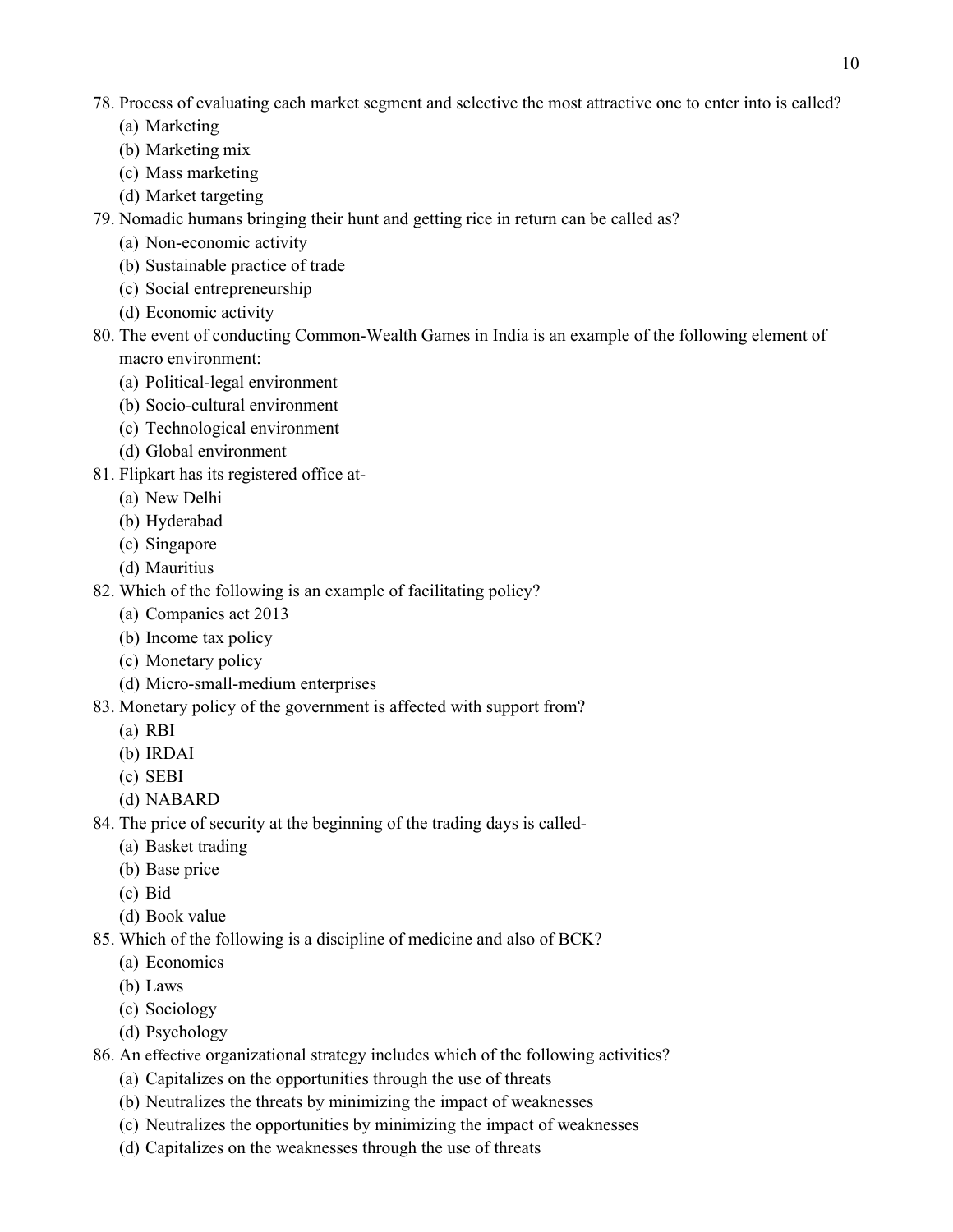- 87. Which of the company in India to have equity stake in 1st Greenfield Airport at Cochi, India?
	- (a) Adani Ports SEZ Ltd.
	- (b) Bharat Petroleum Corporation Ltd.
	- (c) Tata Sons Pvt. Ltd.
	- (d) Larsen & Toubro Ltd.
- 88. Type of privatization, where Government keeps hold of responsibility and private enterprise handles fully or partly the delivery of product and services though contract franchise, grant, etc., is known as:
	- (a) Investment
	- (b) Disinvestment
	- (c) Displacement
	- (d) Delegation
- 89. Tariff Advisory Committee is a part of?
	- (a) RBI
	- (b) IRDAI
	- (c) SEBI
	- (d) CCI
- 90. What is Hedge?
	- (a) It is a statistical measurement of change in the economy.
	- (b) It is strategy that is used to minimize the risk of a particular investment and maximize the returns of an investment.
	- (c) It is trading platform.
	- (d) It is a security which has a solid record of dividend payments.
- 91. A company created for a future project and has no significant accounting transaction is called-
	- (a) Shell Company
	- (b) Commercial company
	- (c) One Person company
	- (d) Dormant company
- 92. "Once a company knows what is happening around it, it can plan and strategies accordingly", this is part of which of the following importance of business environment?
	- (a) Giving direction for growth
	- (b) Determining opportunities and threat
	- (c) Image building
	- (d) Continuous learning
- 93. Which of the following is not a subsidiary of NTPC Limited?
	- (a) Kanti Bijlee Utpadan Nigam Ltd
	- (b) Bharatiya Rail Bijlee Company Limited
	- (c) Patratu Vidyut Utpadan Nigam Limited
	- (d) Powerlink Transmission Limited
- 94. Singapore government gave the business option to either take cheap loans or to take subsidies on exporting. What kind of public policy is this?
	- (a) Protective
	- (b) Facilitating
	- (c) Regulatory
	- (d) Restrictive
- 95. Which authority regulates and develops the Indian capital market and protects the interest of investors in the capital market?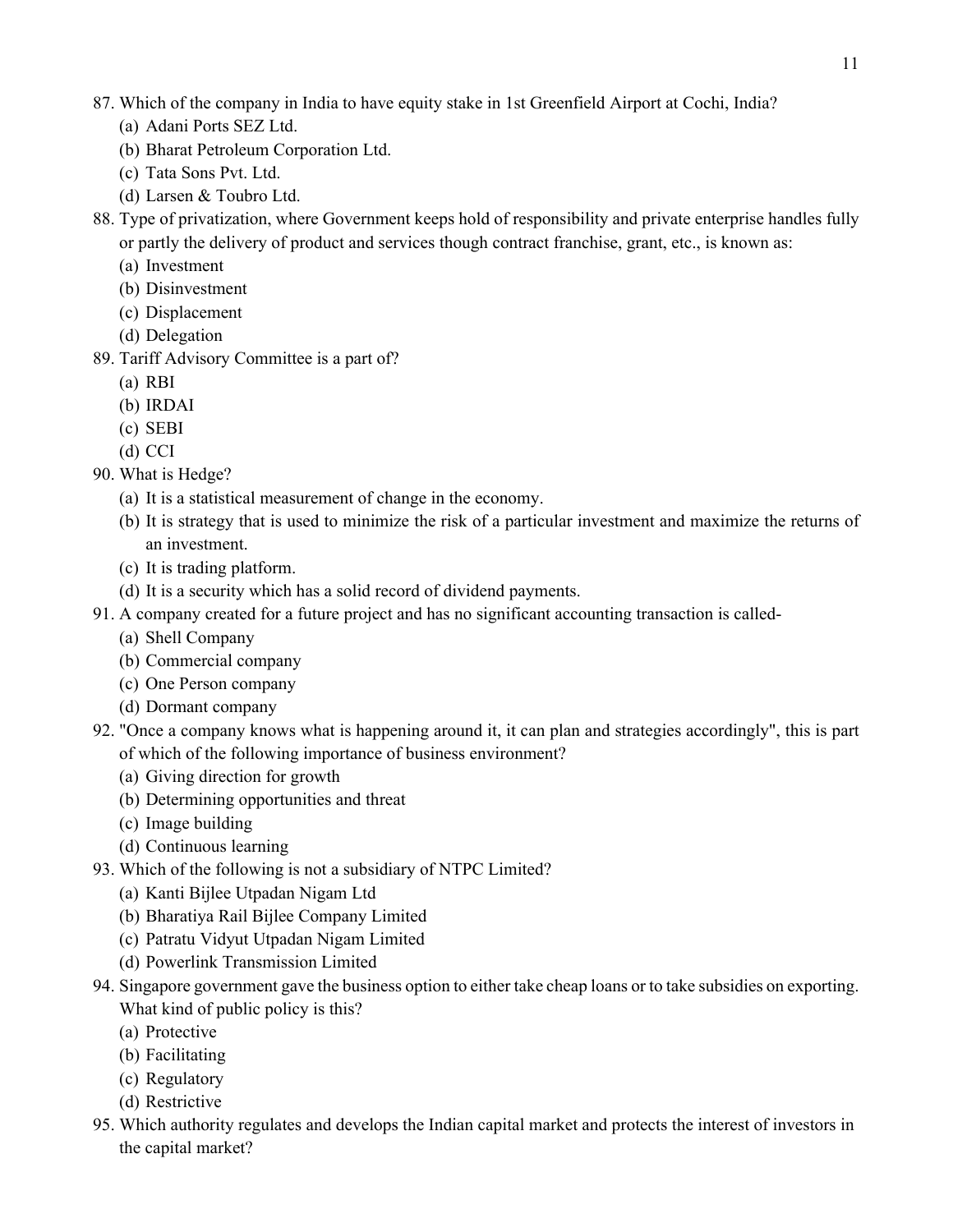- (a) National stock exchange (NSE)
- (b) SEBI
- (c) RBI
- (d) Bombay stock exchange
- 96. A token money given to establish an acceptance of buying especially in real estate deals is called-
	- (a) E-cash
	- (b) Earnest money deposit
	- (c) Fixed deposit
	- (d) Concurrent depository receipt
- 97. Which of the following is incorrect?
	- (a) Events lead to trends
	- (b) Trends lead to events
	- (c) Issues raise expectations
	- (d) Expectations are opportunities
- 98. Which of the following elected by shareholders in organization?
	- (a) Owners
	- (b) Board of Directors
	- (c) Employees
	- (d) Directors
- 99. Which of the following is not a source of infusion of foreign funds in India?
	- (a) Listing of a company in NSE through IPO
	- (b) Non-Resident Indians
	- (c) Foreign Institutional Investors
	- (d) Overseas Citizens of India
- 100.Amount which are owned to a company that need not to be paid back is called-
	- (a) Assets
	- (b) Bad debts
	- (c) Bears
	- (d) Current assets